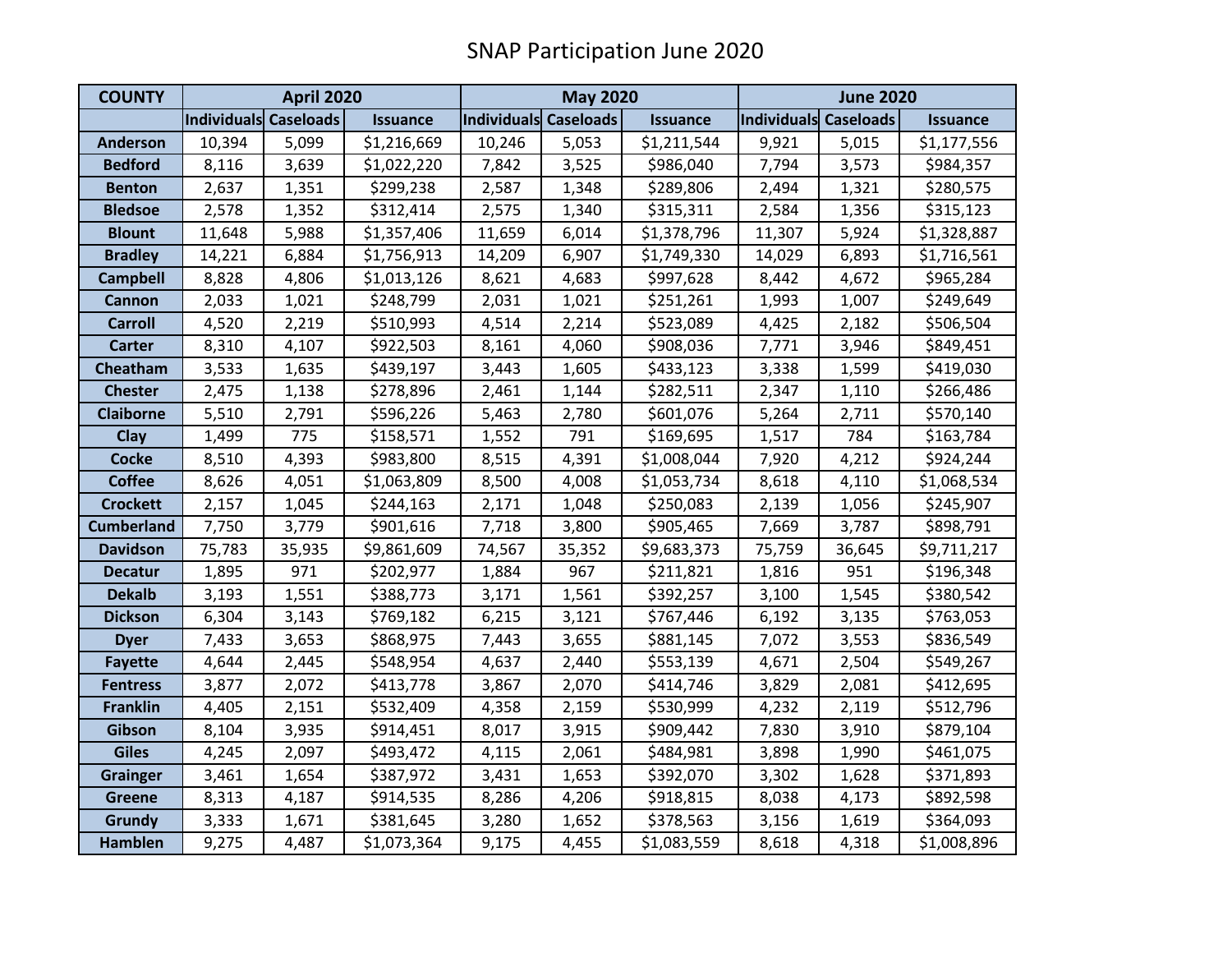|                   | <b>April 2020</b>            |        |                 | <b>May 2020</b>       |        |                 | <b>June 2020</b> |                       |                 |
|-------------------|------------------------------|--------|-----------------|-----------------------|--------|-----------------|------------------|-----------------------|-----------------|
| <b>COUNTY</b>     | <b>Individuals Caseloads</b> |        | <b>Issuance</b> | Individuals Caseloads |        | <b>Issuance</b> |                  | Individuals Caseloads | <b>Issuance</b> |
| <b>Hamilton</b>   | 44,071                       | 22,162 | \$5,724,283     | 44,188                | 22,302 | \$5,679,865     | 43,042           | 22,132                | \$5,474,559     |
| <b>Hancock</b>    | 2,135                        | 1,148  | \$241,326       | 2,190                 | 1,165  | \$245,574       | 2,179            | 1,158                 | \$243,501       |
| <b>Hardeman</b>   | 4,495                        | 2,358  | \$520,616       | 4,450                 | 2,347  | \$524,057       | 4,491            | 2,395                 | \$525,530       |
| <b>Hardin</b>     | 4,608                        | 2,401  | \$508,763       | 4,594                 | 2,385  | \$510,961       | 4,713            | 2,472                 | \$524,341       |
| <b>Hawkins</b>    | 9,036                        | 4,341  | \$1,008,240     | 8,925                 | 4,297  | \$1,012,704     | 8,486            | 4,180                 | \$965,155       |
| Haywood           | 3,964                        | 2,081  | \$438,806       | 3,911                 | 2,070  | \$445,141       | 3,890            | 2,077                 | \$433,454       |
| <b>Henderson</b>  | 4,639                        | 2,286  | \$526,601       | 4,468                 | 2,238  | \$515,416       | 4,329            | 2,217                 | \$482,761       |
| <b>Henry</b>      | 5,423                        | 2,635  | \$625,421       | 5,331                 | 2,606  | \$621,838       | 5,160            | 2,549                 | \$597,961       |
| <b>Hickman</b>    | 3,587                        | 1,713  | \$416,576       | 3,506                 | 1,705  | \$414,968       | 3,297            | 1,651                 | \$385,686       |
| <b>Houston</b>    | 1,284                        | 596    | \$145,657       | 1,208                 | 577    | \$138,754       | 1,203            | 578                   | \$134,493       |
| <b>Humphreys</b>  | 2,435                        | 1,173  | \$288,616       | 2,373                 | 1,157  | \$284,699       | 2,289            | 1,123                 | \$270,448       |
| <b>Jackson</b>    | 2,025                        | 1,070  | \$231,150       | 2,025                 | 1,064  | \$232,251       | 1,917            | 1,032                 | \$219,444       |
| <b>Jefferson</b>  | 6,825                        | 3,340  | \$772,066       | 6,796                 | 3,344  | \$781,832       | 6,170            | 3,156                 | \$705,902       |
| Johnson           | 3,079                        | 1,641  | \$334,947       | 3,072                 | 1,643  | \$333,659       | 3,003            | 1,621                 | \$323,741       |
| <b>Knox</b>       | 46,171                       | 23,534 | \$5,622,800     | 46,015                | 23,615 | \$5,686,035     | 45,347           | 23,631                | \$5,574,828     |
| Lake              | 1,720                        | 968    | \$201,993       | 1,702                 | 957    | \$203,241       | 1,641            | 939                   | \$197,889       |
| Lauderdale        | 5,774                        | 2,961  | \$696,478       | 5,632                 | 2,916  | \$679,469       | 5,535            | 2,873                 | \$660,247       |
| Lawrence          | 5,964                        | 2,857  | \$662,456       | 5,908                 | 2,870  | \$672,249       | 5,536            | 2,765                 | \$623,530       |
| Lewis             | 1,928                        | 948    | \$211,992       | 1,903                 | 935    | \$214,181       | 1,791            | 909                   | \$197,744       |
| Lincoln           | 5,015                        | 2,319  | \$579,494       | 4,953                 | 2,313  | \$581,571       | 5,027            | 2,351                 | \$587,751       |
| Loudon            | 4,369                        | 2,078  | \$500,407       | 4,259                 | 2,065  | \$494,503       | 4,034            | 1,996                 | \$468,491       |
| <b>Macon</b>      | 4,629                        | 2,169  | \$560,485       | 4,510                 | 2,147  | \$551,945       | 4,405            | 2,109                 | \$539,082       |
| <b>Madison</b>    | 16,450                       | 8,039  | \$2,006,459     | 16,264                | 7,980  | \$1,998,840     | 15,930           | 7,922                 | \$1,944,997     |
| <b>Marion</b>     | 4,619                        | 2,268  | \$569,874       | 4,608                 | 2,273  | \$574,561       | 4,449            | 2,224                 | \$553,613       |
| <b>Marshall</b>   | 3,917                        | 1,801  | \$471,797       | 3,828                 | 1,772  | \$464,589       | 3,789            | 1,785                 | \$461,821       |
| <b>Maury</b>      | 9,939                        | 4,753  | \$1,237,061     | 9,780                 | 4,684  | \$1,233,044     | 8,971            | 4,448                 | \$1,124,873     |
| <b>Meigs</b>      | 2,179                        | 1,077  | \$262,309       | 2,190                 | 1,101  | \$270,786       | 2,210            | 1,110                 | \$268,903       |
| <b>Monroe</b>     | 6,915                        | 3,350  | \$778,732       | 6,978                 | 3,396  | \$794,070       | 6,600            | 3,297                 | \$745,137       |
| <b>Montgomery</b> | 23,363                       | 10,273 | \$2,910,879     | 23,107                | 10,222 | \$2,911,655     | 22,252           | 10,043                | \$2,805,200     |
| <b>Moore</b>      | 483                          | 227    | \$55,665        | 480                   | 229    | \$57,499        | 468              | 229                   | \$55,497        |
| <b>Morgan</b>     | 3,367                        | 1,622  | \$378,560       | 3,383                 | 1,639  | \$383,934       | 3,223            | 1,598                 | \$362,157       |
| <b>McMinn</b>     | 7,920                        | 3,863  | \$942,511       | 7,926                 | 3,862  | \$957,268       | 7,555            | 3,762                 | \$905,385       |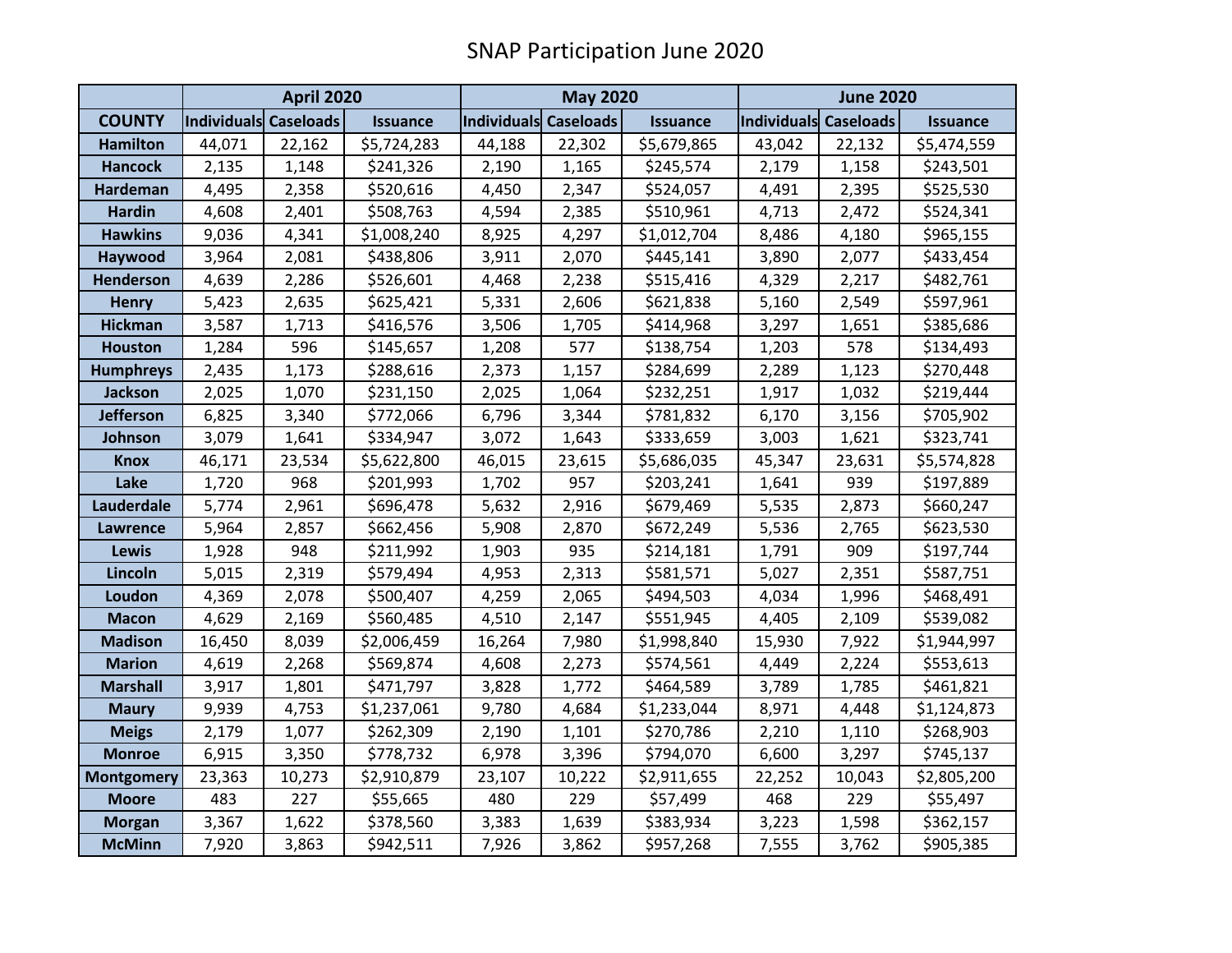| <b>COUNTY</b>     | <b>April 2020</b>     |         |               | <b>May 2020</b>       |         |                 | <b>June 2020</b>      |         |                 |
|-------------------|-----------------------|---------|---------------|-----------------------|---------|-----------------|-----------------------|---------|-----------------|
|                   | Individuals Caseloads |         | Issuance      | Individuals Caseloads |         | <b>Issuance</b> | Individuals Caseloads |         | <b>Issuance</b> |
| <b>McNairy</b>    | 4,401                 | 2,365   | \$492,631     | 4,334                 | 2,355   | \$483,762       | 4,278                 | 2,323   | \$475,532       |
| <b>Obion</b>      | 4,953                 | 2,453   | \$578,611     | 4,943                 | 2,453   | \$576,174       | 4,846                 | 2,436   | \$556,340       |
| <b>Overton</b>    | 3,046                 | 1,570   | \$332,846     | 3,047                 | 1,566   | \$343,064       | 2,956                 | 1,569   | \$332,327       |
| <b>Perry</b>      | 1,329                 | 631     | \$149,266     | 1,324                 | 627     | \$152,563       | 1,234                 | 603     | \$138,667       |
| <b>Pickett</b>    | 795                   | 417     | \$80,304      | 792                   | 413     | \$80,565        | 738                   | 393     | \$73,869        |
| <b>Polk</b>       | 2,458                 | 1,229   | \$283,253     | 2,431                 | 1,224   | \$276,520       | 2,410                 | 1,227   | \$273,755       |
| Putnam            | 9,907                 | 4,949   | \$1,173,202   | 9,673                 | 4,844   | \$1,157,767     | 9,478                 | 4,815   | \$1,131,996     |
| Rhea              | 2,821                 | 1,388   | \$339,914     | 5,821                 | 2,883   | \$716,519       | 5,792                 | 2,888   | \$706,980       |
| Roane             | 6,860                 | 3,359   | \$797,061     | 6,866                 | 3,377   | \$809,656       | 6,705                 | 3,346   | \$787,564       |
| Robertson         | 7,556                 | 3,471   | \$952,922     | 7,411                 | 3,444   | \$946,767       | 7,341                 | 3,436   | \$926,111       |
| <b>Rutherford</b> | 26,475                | 11,521  | \$3,360,704   | 26,504                | 11,577  | \$3,418,762     | 26,153                | 11,595  | \$3,340,566     |
| <b>Scott</b>      | 6,079                 | 3,095   | \$696,884     | 6,098                 | 3,113   | \$708,200       | 5,860                 | 3,004   | \$676,789       |
| Sequatchie        | 10,394                | 5,099   | \$1,216,669   | 2,818                 | 1,395   | \$343,581       | 2,843                 | 1,409   | \$344,197       |
| <b>Sevier</b>     | 10,419                | 4,928   | \$1,227,110   | 10,137                | 4,772   | \$1,185,341     | 8,246                 | 4,204   | \$962,247       |
| <b>Shelby</b>     | 195,089               | 91,839  | \$25,840,212  | 192,121               | 90,590  | \$25,351,190    | 194,240               | 93,473  | \$25,586,656    |
| <b>Smith</b>      | 2,412                 | 1,171   | \$289,664     | 2,372                 | 1,159   | \$290,075       | 2,296                 | 1,144   | \$278,956       |
| <b>Stewart</b>    | 1,662                 | 746     | \$185,272     | 1,673                 | 748     | \$188,002       | 1,671                 | 761     | \$186,072       |
| <b>Sullivan</b>   | 20,829                | 10,405  | \$2,395,903   | 20,813                | 10,471  | \$2,434,675     | 19,777                | 10,153  | \$2,294,801     |
| <b>Sumner</b>     | 15,100                | 6,877   | \$1,901,901   | 15,202                | 6,941   | \$1,936,310     | 14,766                | 6,859   | \$1,867,516     |
| <b>Tipton</b>     | 8,532                 | 4,046   | \$1,038,419   | 8,337                 | 4,017   | \$1,032,002     | 8,270                 | 4,042   | \$1,009,346     |
| <b>Trousdale</b>  | 1,213                 | 590     | \$145,498     | 1,181                 | 588     | \$144,960       | 1,181                 | 592     | \$144,041       |
| <b>Unicoi</b>     | 2,497                 | 1,310   | \$269,973     | 2,464                 | 1,293   | \$267,229       | 2,460                 | 1,304   | \$268,321       |
| <b>Union</b>      | 3,555                 | 1,643   | \$387,420     | 3,561                 | 1,665   | \$397,417       | 3,459                 | 1,650   | \$381,625       |
| <b>Van Buren</b>  | 932                   | 445     | \$100,347     | 926                   | 448     | \$100,473       | 890                   | 435     | \$96,574        |
| <b>Warren</b>     | 7,156                 | 3,453   | \$853,183     | 7,063                 | 3,418   | \$849,795       | 6,812                 | 3,342   | \$814,883       |
| Washington        | 13,710                | 7,140   | \$1,636,448   | 13,600                | 7,112   | \$1,638,061     | 13,369                | 7,129   | \$1,602,246     |
| Wayne             | 1,979                 | 1,044   | \$211,026     | 1,946                 | 1,027   | \$208,104       | 1,870                 | 1,025   | \$198,869       |
| <b>Weakley</b>    | 4,563                 | 2,325   | \$518,162     | 4,569                 | 2,331   | \$527,653       | 4,455                 | 2,301   | \$504,808       |
| <b>White</b>      | 4,247                 | 2,053   | \$491,375     | 4,237                 | 2,063   | \$496,175       | 4,186                 | 2,049   | \$492,117       |
| <b>Williamson</b> | 4,017                 | 1,844   | \$496,517     | 4,016                 | 1,855   | \$496,302       | 3,978                 | 1,867   | \$491,122       |
| <b>Wilson</b>     | 9,646                 | 4,612   | \$1,251,860   | 9,590                 | 4,590   | \$1,264,432     | 9,446                 | 4,597   | \$1,238,319     |
| <b>Total</b>      | 904,570               | 438,095 | \$111,206,232 | 891,047               | 433,234 | \$110,210,183   | 876,023               | 433,732 | \$107,818,322   |